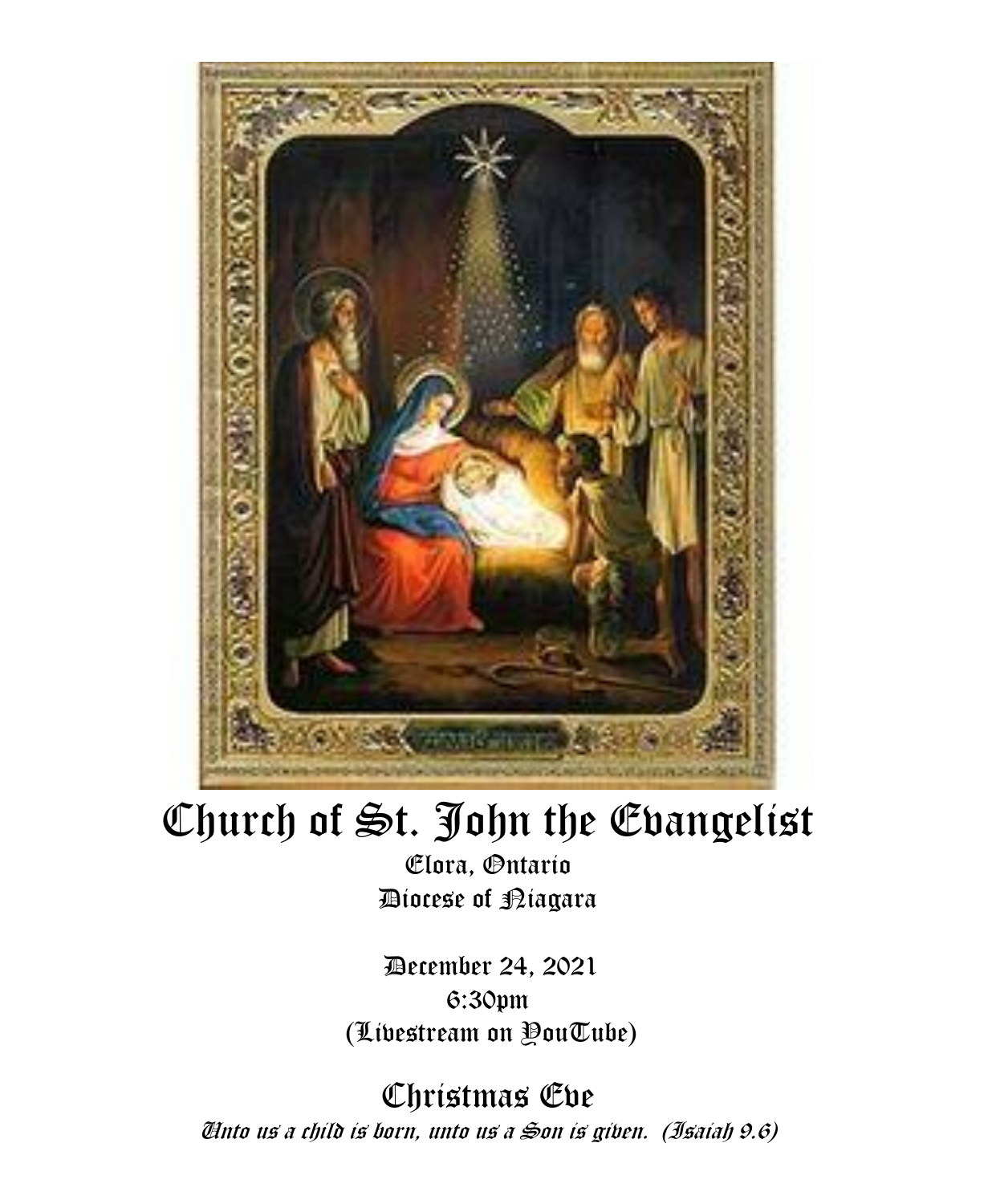## **Christmas Eve December 24, 2021**

### **Welcome to St. John's Elora**

This service is live-streamed from St. John's according to Diocesan guidelines (December 21) with not more than ten people in the building.

We trust that you are keeping safe, grounded and connected in your faith this Christmas season. May you be blessed as you join us in offering our prayers and praises to the glory of God on the Feast of the Incarnation.

#### **Holy Communion (BCP)**

**Mass Setting Missa Brevis And America Control of Stephanie Martin Control of Stephanie Martin** 

#### **Carol 121 O Little Town of Bethlehem**

*O little town of Bethlehem, how still we see thee lie! Above thy deep and dreamless sleep the silent stars go by; yet in the dark streets shineth the everlasting light; the hopes and fears of all the years are met in thee tonight.*

*For Christ is born of Mary; and, gathered all above, while mortals sleep, the angels keep their watch of wondering love. O morning stars, together proclaim the holy birth, and praises sing to God the King, and peace to all the earth.*

*How silently, how silently the wondrous gift is given as love imparts to human hearts the blessings of God's heaven! No ear may hear his coming; but in this world of sin, where meek souls will receive him, still the dear Christ enters in.*

*O holy child of Bethlehem, descend to us, we pray, cast out our sin and enter in; be born in us today. We hear the Christmas angels the great glad tidings tell; O come to us, abide with us, our Lord Emmanuel.*

#### **THE COLLECT FOR PURITY**

*Kneel as you are able.*

*Celebrant:* ALMIGHTY God, unto whom all hearts be open, all desires known, and from whom no secrets are hid: Cleanse the thoughts of our hearts by the inspiration of thy Holy Spirit, that we may perfectly love thee, and worthily magnify thy holy Name; through Christ our Lord. Amen.

#### **SUMMARY OF THE LAW**

*Celebrant:* OUR Lord Jesus Christ said: Hear O Israel, The Lord our God is one Lord; and thou shalt love the Lord thy God with all thy heart, and with all thy soul, and with all thy mind, and with all thy strength. This is the first and great commandment. And the second is like unto it:

> Thou shalt love thy neighbour as thyself. On these two commandments hang all the Law and the Prophets.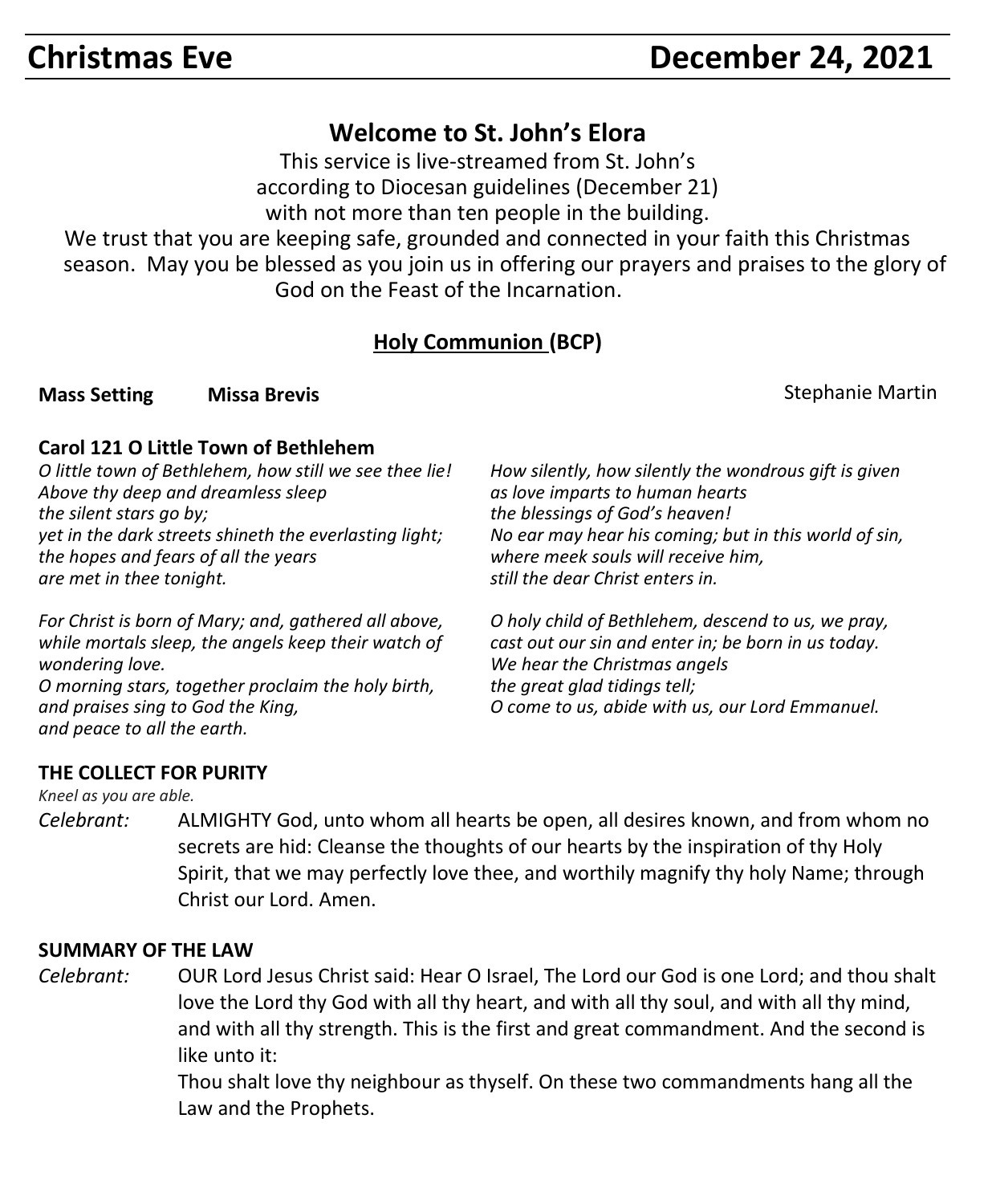*People:* **Lord, have mercy upon us, and write both these thy laws in our hearts, we beseech thee.**

#### **Kyrie** - Singers

Lord, have mercy upon us.

#### **COLLECT**

- *Celebrant* Eternal God, this holy night is radiant with the brilliance of your one true light. As we have known the revelation of that light on earth, bring us to see the splendour of your heavenly glory; through Jesus Christ our Lord, who is alive and reigns with you and the Holy Spirit, one God, now and for ever. Amen.
- *People:* **Amen.**

#### **FIRST READING Isaiah 52.7-10**

How beautiful upon the mountains are the feet of the messenger who announces peace, who brings good news, who announces salvation, who says to Zion, "Your God reigns." Listen! Your sentinels lift up their voices, together they sing for joy; for in plain sight they see the return of the Lord to Zion. Break forth together into singing, you ruins of Jerusalem; for the Lord has comforted his people, he has redeemed Jerusalem. The Lord has bared his holy arm before the eyes of all the nations; and all the ends of the earth shall see the salvation of our God.

#### *GRADUAL (all stand) Christmas Anthems*

#### *(Plainchant)*

*Behold a virgin shall conceive and bear a son, and shall call his name Emmanuel (Isaiah 7:14). Unto us a child is born, unto us a son is given (Isaiah 9:6).*

*In this was manifested the love of God toward us, because that God sent his only-begotten Son Into the world that we might live through him (1 John 4:9).*

*Blessed be the God and Father of our Lord Jesus Christ, who hath blessed us with all spiritual blessings in heavenly places in Christ (Ephesians 1:3)*

 *Glory be to the Father, and to the Son, and to the Holy Ghost.* 

 *as it was at the beginning, is now, and ever shall be, world without end. Amen.*

#### **GOSPEL John 1.1-14**

*(remain standing)*

- *Reader:*The Lord be with you.
- *People: And with thy spirit.*
- Reader: The Holy Gospel is written in the 1<sup>st</sup> chapter of the gospel according to John beginning at the 1<sup>st</sup> verse.
- *People:* **Glory be to thee, O Lord.**

 In the beginning was the Word, and the Word was with God, and the Word was God. He was in the beginning with God. All things came into being through him, and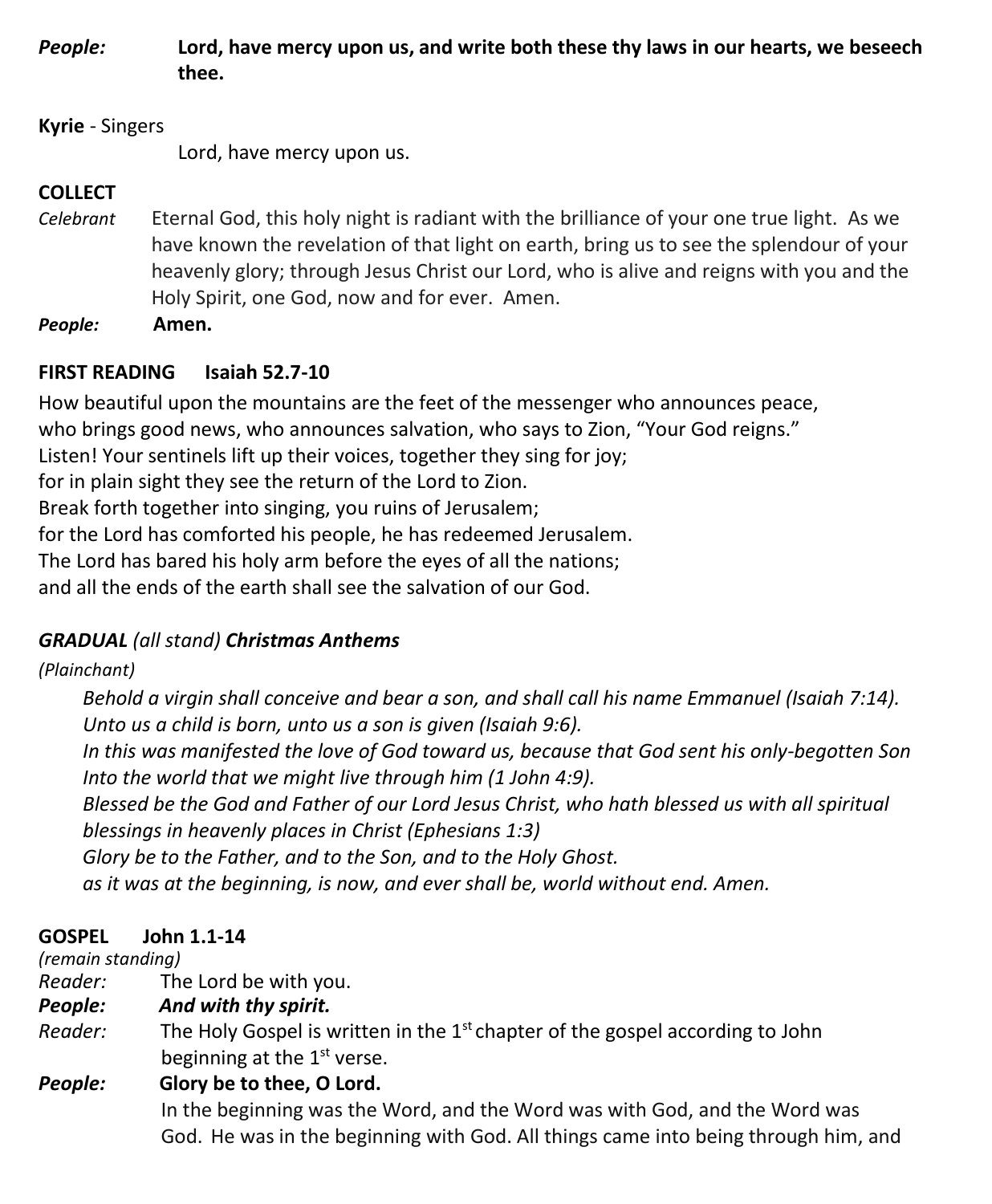without him not one thing came into being. What has come into being in him was life, and the life was the light of all people. The light shines in the darkness, and the darkness did not overcome it. There was a man sent from God, whose name was John. He came as a witness to testify to the light, so that all might believe through him. He himself was not the light, but he came to testify to the light. The true light, which enlightens everyone, was coming into the world. He was in the world, and the world came into being through him; yet the world did not know him. He came to what was his own, and his own people did not accept him. But to all who received him, who believed in his name, he gave power to become children of God, who were born, not of blood or of the will of the flesh or of the will of man, but of God. And the Word became flesh and lived among us, and we have seen his glory, the glory as of a father's only son, full of grace and truth. The Gospel of Christ.

*People:* **Praise be to thee, O Christ.**

#### *Celebrant:* I BELIEVE in one God

*People:* **the Father Almighty, Maker of heaven and earth, and of all things visible and invisible:**

> **And in one Lord Jesus Christ, the only begotten Son of God, begotten of the Father before all worlds; God, of God; light, of light; very God, of very God; begotten, not made; being of one substance with the Father; through whom all things were made: who for us and for our salvation came down from heaven, and was incarnate by the Holy Ghost of the Virgin Mary, and was made man, and was crucified also for us under Pontius Pilate. He suffered and was buried, and the third day he rose again according to the Scriptures, and ascended into heaven, and sitteth on the right hand of the Father. And he shall come again with glory to judge both the quick and the dead: whose kingdom shall have no end.**

> **And I believe in the Holy Ghost, the Lord, the Giver of life, who proceedeth from the Father and the Son, who with the Father and the Son together is worshipped and glorified, who spake by the prophets. And I believe one, holy, catholic, and apostolic church. I acknowledge one baptism for the remission of sins. And I look for the resurrection of the dead, and the life of the world to come. Amen.**

#### **SERMON** Rev'd Judy Steers

#### **Carol 119 Silent Night**

*Silent night! Holy night! All is calm, all is bright Round yon virgin mother and child Holy infant so tender and mild, sleep in heavenly peace, sleep in heavenly peace.* *Silent night! Holy night! Shepherds quake at the sight: Glories stream from heaven afar, heavenly hosts sing alleluia, Christ the Saviour is born, Christ the Saviour is born.*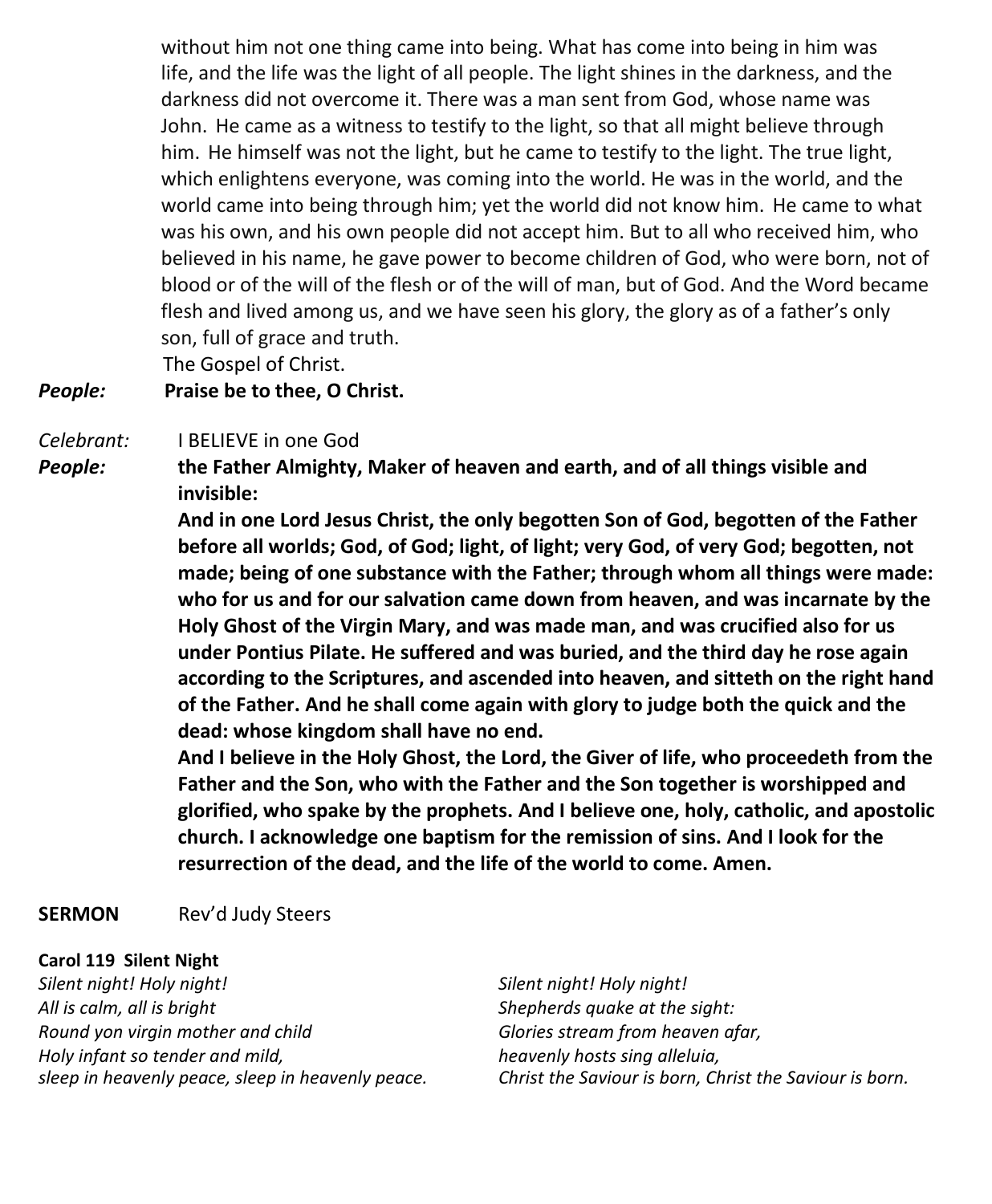*Silent night! Holy night! Son of God, love's pure light Radiant beams from thy holy face, with the dawn of redeeming grace, Jesus Lord, at thy birth, Jesus, Lord, at thy birth.*

#### **PREPARATION OF THE GIFTS**

*Thank you for your continued financial support of the ministry of St. John's. You can give a financial gift to the glory of God through:*

- o *E-transfer to [treasurer.stjohnselora@gmail.com](mailto:treasurer.stjohnselora@gmail.com)*
- o *Online at [www.niagaraanglican.ca/donate](http://www.niagaraanglican.ca/donate) (identify "Elora - St. John's" as the parish)*
- o *Canada Post to St. John's Elora, [36 Henderson Street, Elora, ON, N0B1](https://www.google.com/maps/search/36+Henderson+Street,+Elora,+ON,+N0B?entry=gmail&source=g)SO*

*"Unto you is born this day in the city of David a Saviour, who is Christ the Lord." – Luke 2.11*

#### **INTERCESSIONS**

*(Singers can be seated) Celebrant:* In joy and humility let us pray to the creator of the universe, saying, "Lord, grant us peace."

By the good news of our salvation brought to Mary by the angel, hear us, O Lord. **Lord, grant us peace.**

By the mystery of the Word made flesh, hear us, O Lord. **Lord, grant us peace.**

By the birth in time of the timeless Son of God, hear us, O Lord. **Lord, grant us peace.**

By the manifestation of the King of glory to the shepherds and magi, hear us, O Lord. **Lord, grant us peace.**

By the submission of the maker of the world to Mary and Joseph of Nazareth, hear us, O Lord. **Lord, grant us peace.**

We uphold all those in need this night because of illness, trouble, or distress...... For those who have died……. May they be received into the fullness of thy presence; For those who mourn; may they be comforted; hear us, O Lord. **Lord, grant us peace.**

Grant that the kingdoms of this world may become the kingdom of our Lord and Saviour Jesus Christ; hear us, O Lord. **Lord, grant us peace.**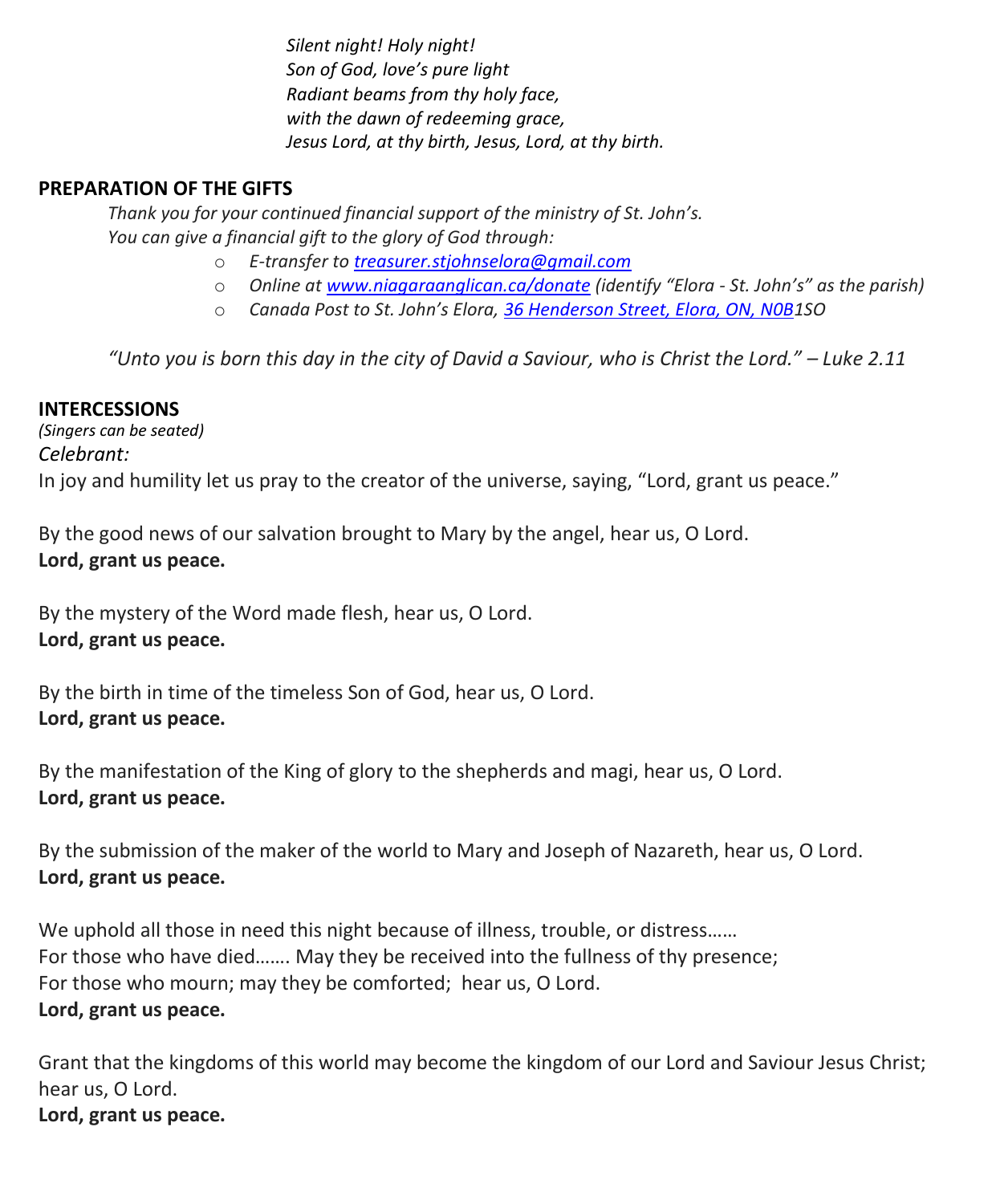Grant this, Father, for Jesus Christ's sake, our only mediator and advocate, to whom with thee and the Holy Ghost be all honour and glory, world without end. **Amen.**

#### **CONFESSION AND ABSOLUTION**

*Leader:* YE that do truly and earnestly repent you of your sins, and are in love and charity with your neighbours, and intend to lead the new life, following the commandments of God, and walking from henceforth in his holy ways: draw near with faith, and take this holy sacrament to your comfort; and make your humble confession to Almighty God.

*Celebrant:* ALMIGHTY God,

- *All:* **Father of our Lord Jesus Christ, maker of all things, judge of all people: we acknowledge and confess our manifold sins and wickedness, which we from time to time most grievously have committed, by thought, word, and deed, against thy divine majesty. We do earnestly repent, and are heartily sorry for these our misdoings. Have mercy upon us, most merciful Father; for thy Son our Lord Jesus Christ's sake, forgive us all that is past; and grant that we may ever hereafter serve and please thee in newness of life, to the honour and glory of thy Name; through Jesus Christ our Lord. Amen.**
- *Celebrant:* ALMIGHTY God, our heavenly Father, who of his great mercy hath promised forgiveness of sins to all them that with hearty repentance and true faith turn unto him: have mercy upon you; pardon and deliver you from all your sins; confirm and strengthen you in all goodness; and bring you to everlasting life; through Jesus Christ our Lord.

*All:* **Amen.**

*Leader:* Hear what comfortable words our Saviour Christ saith unto all that truly turn to him: Come unto me all that labour and are heavy laden, and I will refresh you. - *Matthew 11:28*

God so loved the world, that he gave his only begotten Son, to the end that all that believe in him should not perish, but have eternal life. - *John 3:16.* Hear also what Saint Paul saith:

This is a true saying, and worthy of all to be received, that Christ Jesus came into the world to save sinners. - *1 Timothy 1:15.*

Hear also what Saint John saith.

If any one sin, we have an Advocate with the Father, Jesus Christ the righteous; and he is the propitiation for our sins. - *1 St John 2:1, 2*.

#### **THANKSGIVING AND CONSECRATION**

*Choir stands Celebrant:* The Lord be with you; *Choir:* And with thy spirit. Celebrant: Lift up your hearts;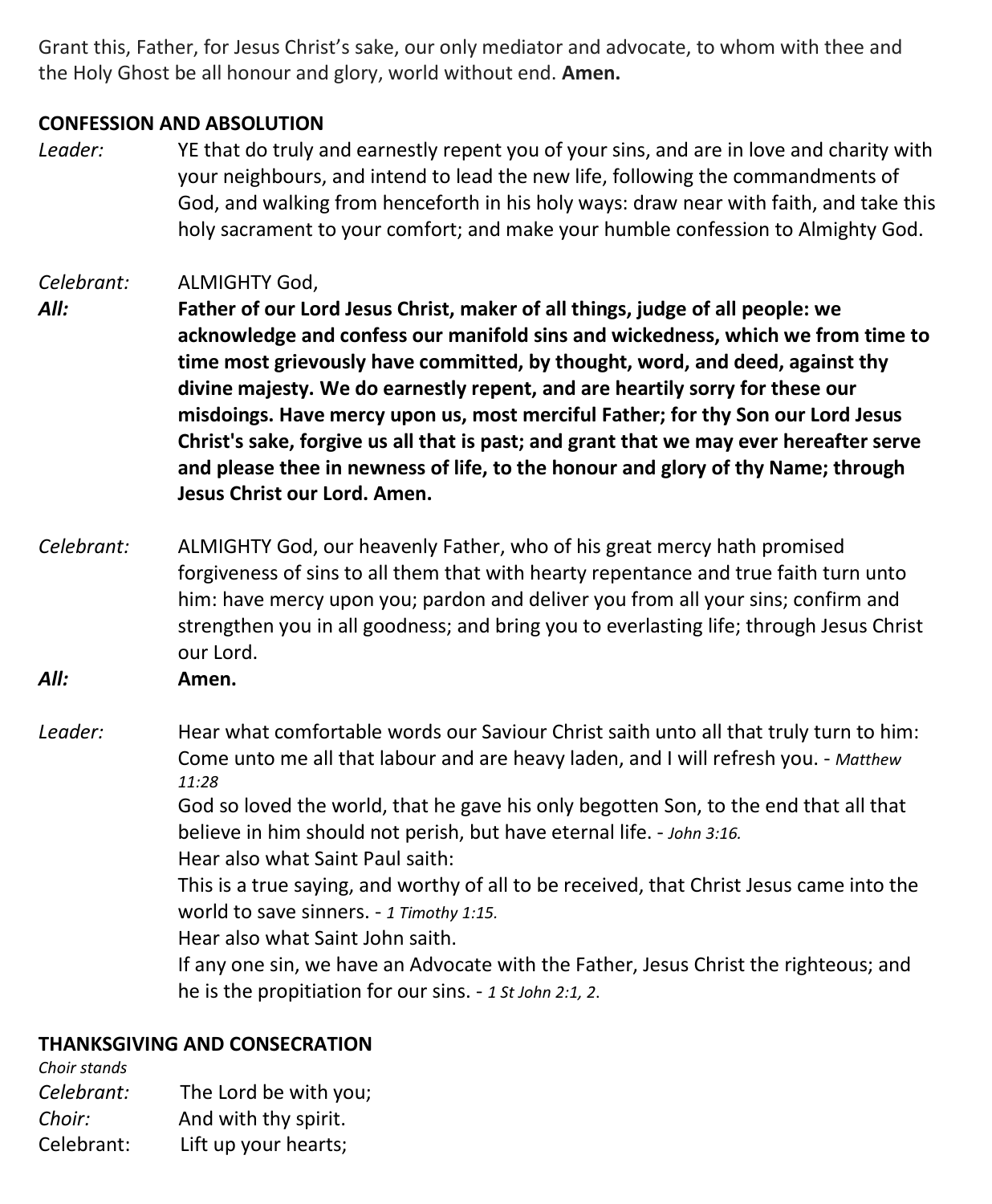Choir: We lift them up unto the Lord.

*Celebrant:* Let us give thanks unto our Lord God;

Choir: It is meet and right so to do.

*Celebrant:* It is very meet, right, and our bounden duty, that we should at all times, and in all places, give thanks unto thee, O Lord, Holy Father, Almighty, Everlasting God, Creator and Preserver of all things.

Because thou didst give Jesus Christ thine only Son to be born on this night for us; who, by the operation of the Holy Spirit, was made fully human of the substance of the Virgin Mary his mother; and that without spot of sin to make us clean from all sin. Therefore with angels and archangels, and with all the company of heaven, we laud and magnify thy glorious Name; evermore praising thee and saying:

*Choir Holy, Holy, Holy, Lord God of hosts,*  heaven and earth are full of thy glory. Glory be to thee, O Lord Most High. Blessed is he who cometh in the name of the Lord, Hosanna in the Highest.

#### **PRAYER OF CONSECRATION**

*Celebrant*: BLESSING and glory and thanksgiving be unto thee Almighty God, our heavenly Father, who of thy tender mercy didst give thine only Son Jesus Christ to take our nature upon him, and to suffer death upon the Cross for our redemption; who made there, by his one oblation of himself once offered, a full, perfect, and sufficient sacrifice, oblation, and satisfaction, for the sins of the whole world; and did institute, and in his holy Gospel command us to continue, a perpetual memorial of that his precious death, until his coming again.

> Hear us, O merciful Father, we most humbly beseech thee; and grant that we receiving these thy creatures of bread and wine, according to thy Son our Saviour Jesus Christ's holy institution, in remembrance of his death and passion, may be partakers of his most blessed Body and Blood; who, in the same night that he was betrayed, took Bread; and, when he had given thanks, he brake it; and gave it to his disciples, saying, Take, eat; this is my Body which is given for you: Do this in remembrance of me.

Likewise after supper he took the Cup; and, when he had given thanks, he gave it to them, saying, Drink ye all, of this; for this is my Blood of the new Covenant, which is shed for you and for many for the remission of sins: Do this, as oft as ye shall drink it, in remembrance of me.

#### *All:* **Amen.**

*Celebrant:* The peace of the Lord be always with you; *All:* **And with thy Spirit.**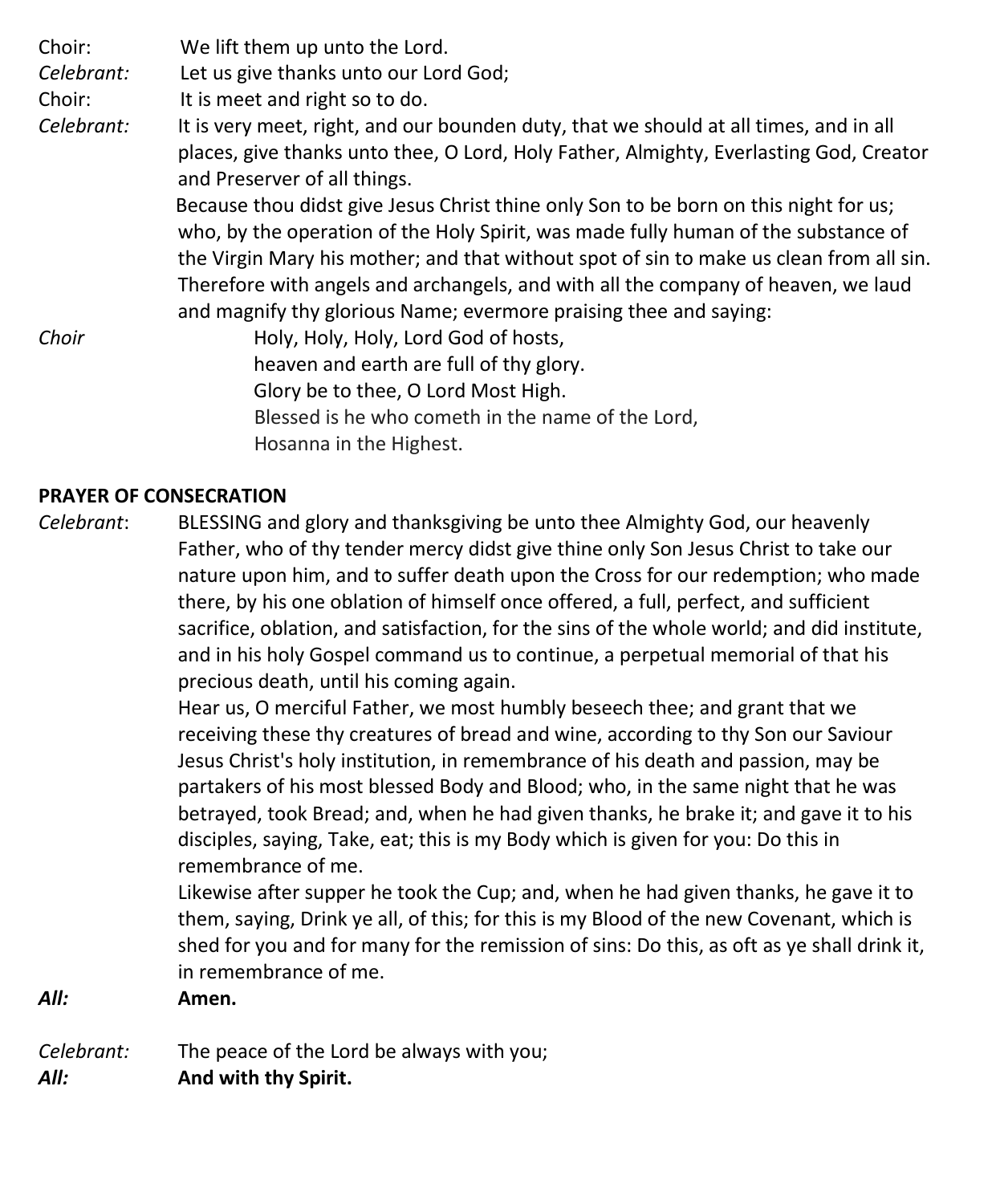- *All:* **WE do not presume to come to this thy Table, O merciful Lord, Trusting in our own righteousness, but in thy manifold and great mercies. We are not worthy so much as to gather up the crumbs under thy table. But thou art the same Lord, whose property is always to have mercy: grant us therefore, gracious Lord, so to eat the flesh of thy dear Son Jesus Christ, that our sinful bodies may be made clean by his body, and our souls washed through his most precious blood, and that we may evermore dwell in him, and he in us. Amen.**
- **Choir** O Lamb of God, that takest away the sin of the word; have mercy upon us. O Lamb of God, that takest away the sin of the word; have mercy upon us. O Lamb of God, that takest away the sin of the word; grant us thy peace.

#### **Administration of Communion**

 *The sacrament is offered in one kind only. The Celebrant partakes of the chalice on behalf of the entire community, gathered in person and online.* 

*Prayer During Reception:* (for people participating online with spiritual communion) Jesus, I believe that you are present with us in the sacrament of bread and wine. I love you and I desire your presence afresh in my life. Since I cannot now receive the bread and wine of the altar, *Come spiritually into my heart. I embrace you and unite myself to you; never let me be separated from you.*

*(Based on a prayer by St. Alphonsus Maria e'Liguori)* 

#### **Anthem Infant Holy** Malcolm Archer

#### **PRAYERS AFTER COMMUNION**

#### *Kneel as you are able.*

*Celebrant:* Let us pray. OUR Father

- *All:* **who art in heaven, hallowed be thy name, thy kingdom come, thy will be done, on earth as it is in heaven. Give us this day our daily bread; and forgive us our trespasses, as we forgive them that trespass against us; and lead us not into temptation, but deliver us from evil. For thine is the kingdom, the power, and the glory, for ever and ever. Amen.**
- *Celebrant:* Almighty and everliving God, we most heartily thank thee that thou dost graciously feed us, in these holy mysteries, with the spiritual food of the most precious body and blood of thy Son our saviour Jesus Christ; assuring us thereby of thy favour and goodness towards us; and that we are living members of his mystical body, which is the blessed company of all faithful people; and are also heirs through hope of thy everlasting kingdom.
- *All:* **And here we offer and present unto thee, O Lord, ourselves, our souls and bodies, to be a reasonable, holy, and living sacrifice unto thee. And although we are unworthy, yet we beseech thee to accept this our bounden**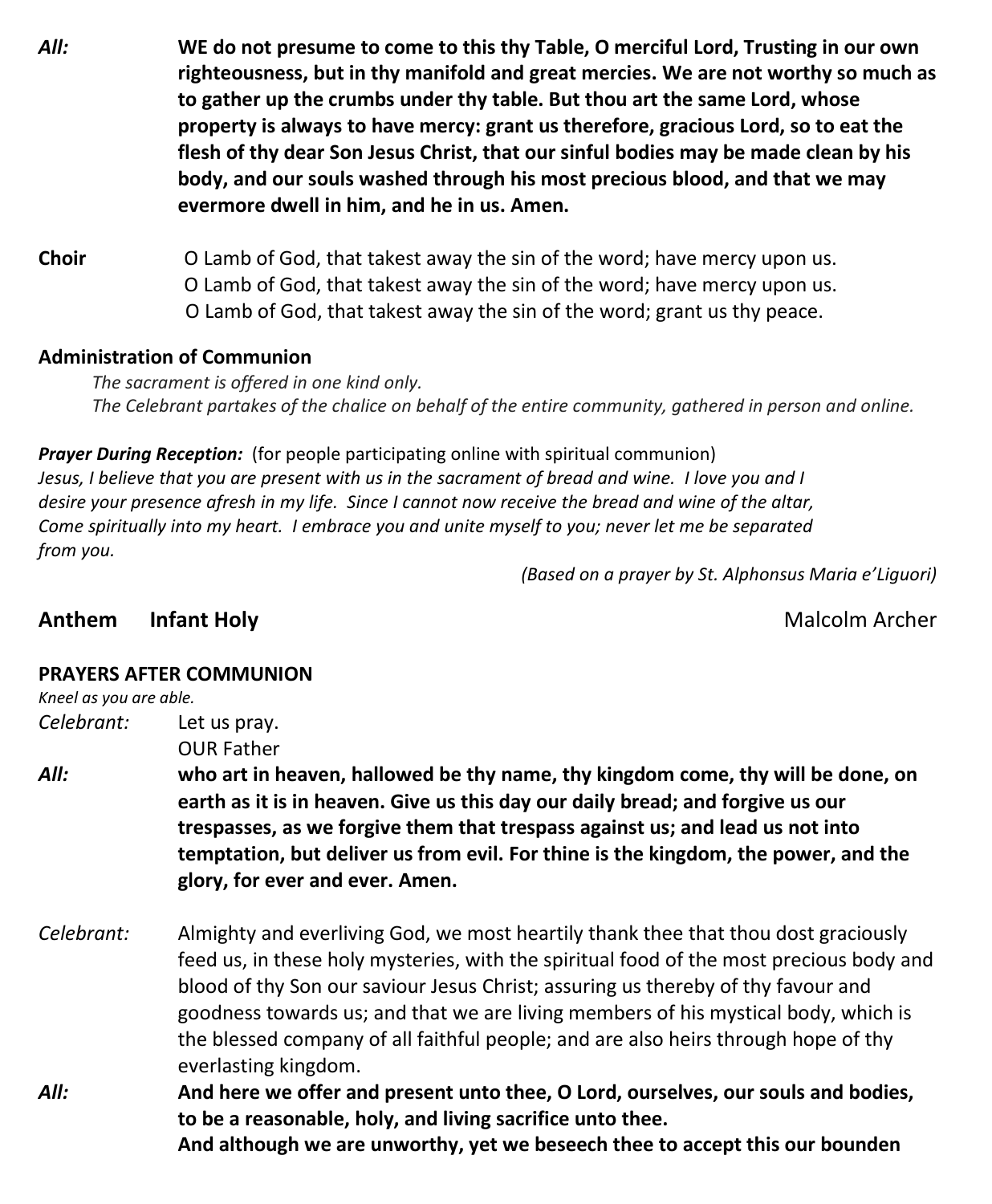**duty and service, not weighing our merits, but pardoning our offences; through Jesus Christ our Lord, to whom, with thee and the Holy Ghost, be all honour and glory, world without end. Amen.**

#### **BLESSING**

**CAROL 118 O Come All Ye Faithful** (vv 1,3,5) *O come, all ye faithful, joyful and triumphant, O come ye, O come ye to Bethlehem: come and behold him, born the king of angels; O come let us adore him, O come let us adore him, Christ the Lord.* 

*Sing, choirs of angels, sing in exultation, sing, all ye citizens of heaven above; glory to God in the highest: O come let us adore him, O come let us adore him, Christ the Lord.*

*Yea, Lord we greet thee, born this happy morning. Jesus, to thee by glory given; Word of the Father, now in flesh appearing: O come let us adore him, O come let us adore him, Christ the Lord.*

#### **POSTLUDE Noel Suisse** L C Daquin

*St. John's church sits on the traditional unceded territories of the Attawandaron, Mississauga, and Haudenosaunee First Nations. These lands are covered by the Between the Lakes Treaty and the Haldemand land grant. These lands are also part of The Dish With One Spoon Treaty, all subsequent newcomers have been invited into this treaty in the spirit of peace, friendship and respect. Today this land is home to many diverse Inuit, Metis and First Nations peoples.* 

Readers **Patricia Reimer, Colin Fox** Singers Emily Steers, Rachel Barreca, Emily Petrenko Jerome Chang, Quade Nielsen, Michael Cressman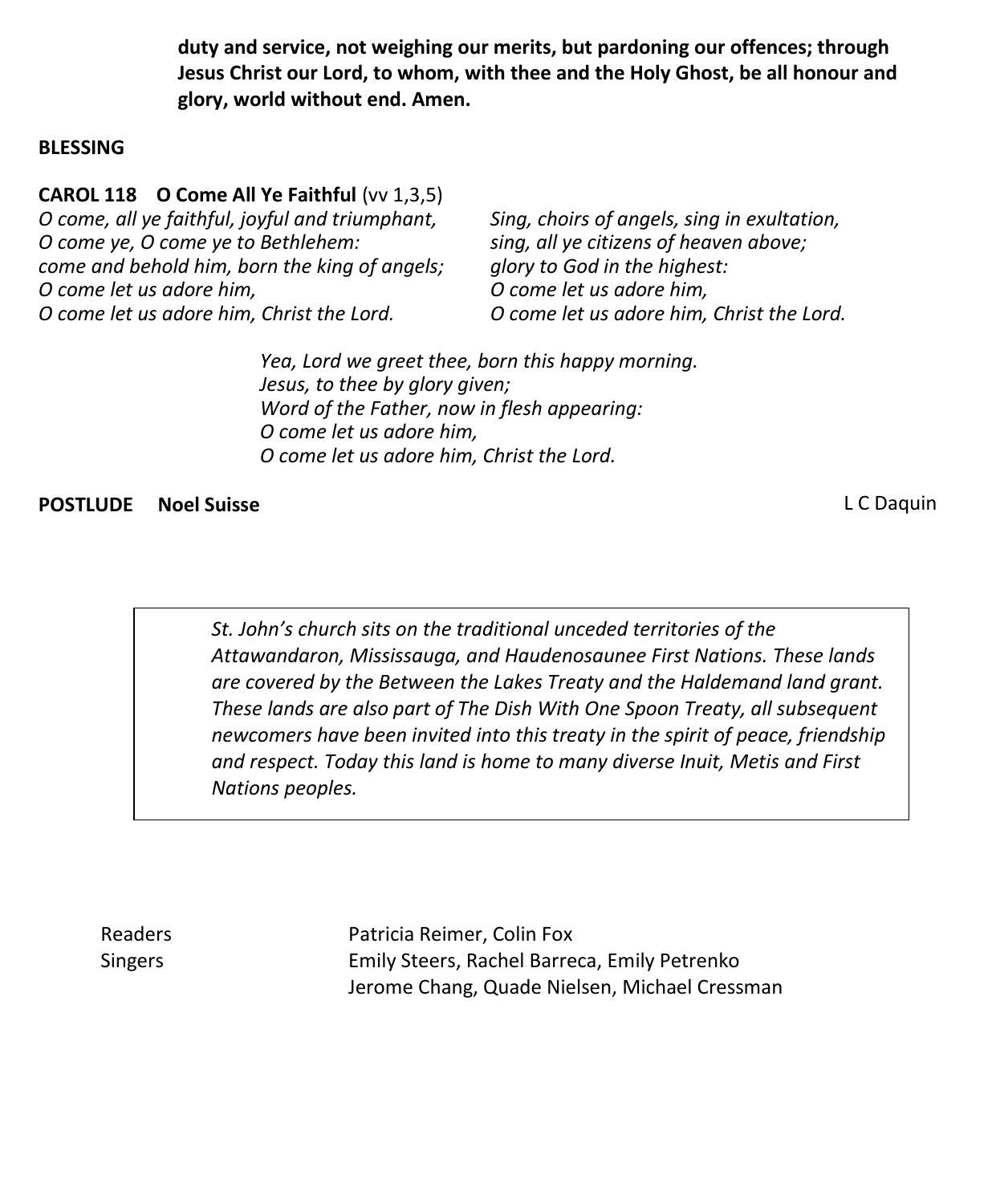

## *The Christmas flowers are given to the Glory of God and in loving memory of*

| Eric Hilborn                             | the gift of his loving wife, Denise and family  |
|------------------------------------------|-------------------------------------------------|
| My parents, Rita and Arthur Doraty       | the gift of Max and Maureen McIntyre            |
| Ken Coultes                              | the gift of his wife, Linda Coultes             |
| Pam Walker and John Walker               | the gift of Paul Walker                         |
| Dr. William B. Ellis and deceased family | the gift of Patricia Ellis                      |
| members                                  |                                                 |
| David Rogers                             | the gift of his family                          |
| Loved ones                               | the gift of Gwyneth Watkins                     |
| Stuart and Catherine Sheppard,           | the gift of Chris and Jeannie Houston           |
| Ríta Houston                             |                                                 |
| Ann Ableson Carotte and Peggy Oxley      | the gift of Marion Oxley                        |
| David Watkins                            | the gift of his wife Barb and his family Susan, |
|                                          | Tom and MaryAnn.                                |
| Peter Peloso                             | the gift of Max and Maureen McIntyre.           |
| Beverley Steers-Redston                  | Judy Steers' Aunt                               |

## *Altar Frontals*

*The new altar frontals are designed and made by Elizabeth Litch. The fabric is damask fabric called "Florence" which, given the Church of St. John's historical connection to Florence Nightingale seemed appropriate. The appliques on the super frontal at the high altar were transferred from the retired altar frontal from England that was thought to be over 100 years old. The motif of the pomegranate is a symbol of resurrection and new life. These frontals are given to the glory of God.*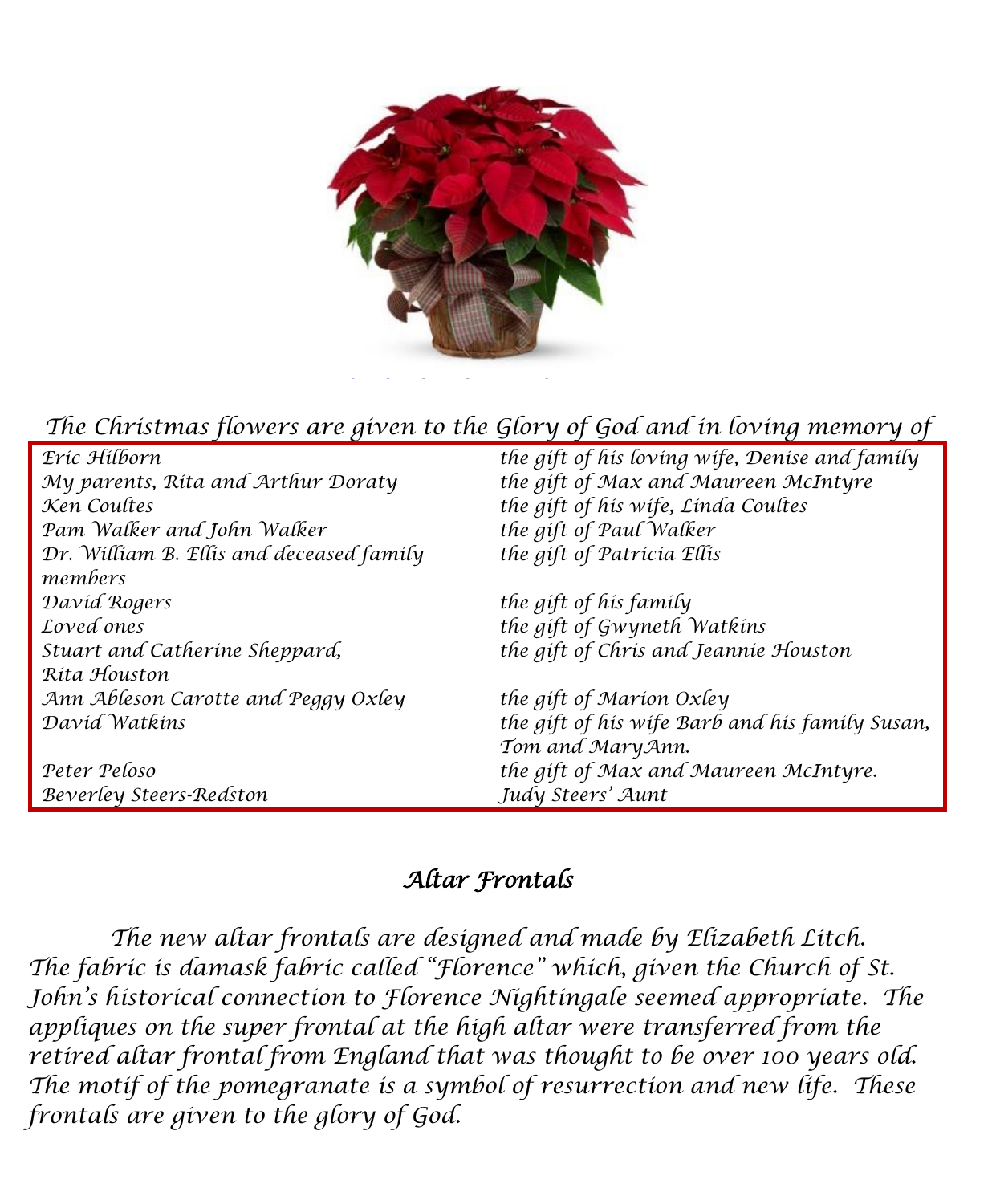Thank you to all the members of the Flower Guild for decorating the church so beautifully for Christmas.

#### **Parish Choir**

The Parish Choir, under the direction of Patrick Murray, released two special features to inspire you at Christmas: "O Rex Gentium" on December 22 and "See Amid the Winter's Snow" on Christmas morning. They are both available on the St. John's Elora YouTube Channel.

| Rector:                             |                       | The Rev'd Canon Paul J. Walker rector.stjohnselora@gmail.com |
|-------------------------------------|-----------------------|--------------------------------------------------------------|
| Curate:                             | The Rev'd Judy Steers | curate.stjohnselora@gmail.com                                |
| Director of Music:                  | Dr. Patrick Murray    | music.stjohnselora@gmail.com                                 |
| Organist:                           | Jurgen Petrenko       |                                                              |
| Sexton and Caretaken: Garry Cantlon |                       | sexton.stjohnselora@gmail.com                                |

You can call any one of us at 519-846-5911.